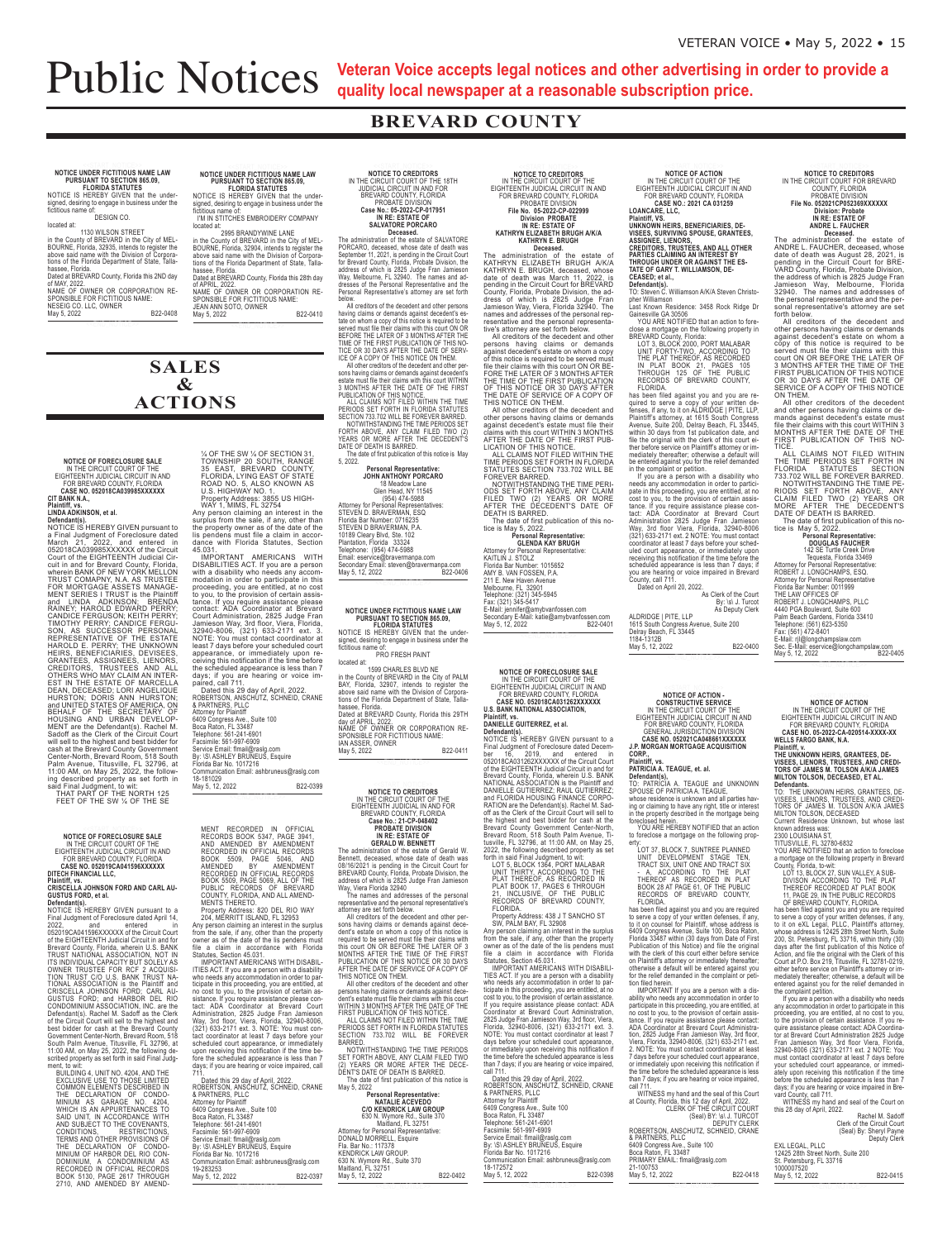## **BREVARD COUNTY**

NOTICE UNDER FICTITIOUS NAME LAW<br>PURSUANT TO SECTION 865.09,<br>NOTICE IS HEREBY GIVEN that the undersigned, desiring to engage in business under the fictitious<br>name of: GHOST ARMORY

located at:<br>in the County of BREVARD in the City of PALM BAY, Florida, 32907, intends to register the above said<br>name with the Division of Corporations of the Florida Department of State, Tallahassee, Florida.<br>Dated at BRE

NOTICE UNDER FICTITIOUS NAME LAW<br>PURSUANT TO SECTION 865.09,<br>FLORIDA STATUTES<br>NOTICE IS HEREBY GIVEN that the under-<br>signed, desiring to engage in business under the<br>ficitious name of:<br>THE ARTISTIC VISION

located at:<br>
in the County of BREVARD in the City of PALM<br>
BAY, Florida, 32905, intends to register the<br>
BAY, Florida, 32905, intends to register the<br>
above said name with the Division of Corpora-<br>
tions of the Florida Dep

<<END\_NOTICE>>

NOTICE UNDER FICTITIOUS NAME LAW<br>PURSUANT TO SECTION 865.09,<br>FLORIDA STATUTES<br>NOTICE IS HEREBY GIVEN that the under-<br>signed, desiring to engage in business under the<br>ficitiious name of:<br>EARTH DOCTOR LANDSCAPING & LAWN<br>CARE

located at:<br>
in the County of BREVARD in the City of PALM<br>
in the County of BREVARD in the City of PALM<br>
BAY, Florida, 32934, intends to register the<br>
above said name with the Division of Corpora-<br>
tions of the Florida<br>
Da NAME OF OWNER OR CORPORATION RE-<br>SPONSIBLE FOR FICTITIOUS NAME:<br>DAVID MICHAEL MAYTON, OWNER<br>May 5, 2022

NOTICE OF PUBLIC AUCTION NOTICE OF PUBLIC AUCTION<br>
Sudden Impact<br>
435 S Range Rd, Cocoa, FL 32926<br>
321-609-0397<br>
Auction: 5-30-22<br>
Time: 8 am<br>
2017 Toyda Prius VIN# JTDKARFU0H3031537<br>
May 5, 2022

<<END\_NOTICE>>

**NOTICE TO CREDITORS<br>IN THE CIRCUIT COURT FOR BREVARD<br>COUNTY, FLORIDA** 

**FROBATE DIVISION CONSULT TREAD CONSULT CONSULT CONSULT CONSULT IN A RE-ESTATE OF MOREOL SCALE JENNE BOSTON**<br> **INCOLE JENNE BOSTON**<br> **INCOLE JENNE BOSTON**<br>
The administration of the estate of Nicole Jenine<br>
Decased. whose

FILED TWO (2) YEARS OR MORE AFTER THE DECEDENT'S DATE OF DEATH IS BARRED. The date of first publication of this notice is May 5, 2022.

| way 5, ZUZZ.                          |          |
|---------------------------------------|----------|
| <b>Personal Representative:</b>       |          |
| <b>/s/ AMELIA JOHNSON</b>             |          |
| <b>AMELIA JOHNSON</b>                 |          |
| 1523 Eagle Avenue NW                  |          |
| Palm Bay, Florida 32907               |          |
| Attorney for Personal Representative: |          |
| /s/TRIMESHIA L. SMILEY/               |          |
| TRIMESHIA L. SMILEY, Esq.             |          |
| FL Bar No. 0117566                    |          |
| THE PROBATE PRO, a division of        |          |
| DARREN FINDLING LAW FIRM, PLC         |          |
| 580 Rinehart Road, Suite 100          |          |
| Lake Mary, Florida 32746              |          |
| Phone: 407-559-5480                   |          |
| Email: Trimeshia@TheProbatePro.com    |          |
| floridaservice@TheProbatePro.com      |          |
| May 5, 12, 2022                       | B22-0404 |
|                                       |          |

<<END\_NOTICE>>

**NOTICE OF PUBLIC AUCTION tron's auto & towing** 435 S Range Rd, Cocoa, FL 32926 321-632-1234 **auction: 5-30-22 time: 8 am** 2007 Lincoln Town Car VIN# 1LNHM81W07Y633730 2004 Toyota Sequoia VIN# 5TDBT44A24S231236 2000 BMW VIN# WBACH9347YLM92588 2002 Honda Crv VIN# JHLRD68402C006536 2006 Hyundai Sonata VIN# 5NPEU46C16H084618 2003 Mercury Sable VIN# 1MEFM50U83A602463 2001 Acura TL VIN# 19UUA56751A006714

2014 Chevy Impala VIN# 2G1WD5E30E1154971 2006 Toyota Tundra VIN# 5TBBT44186S477252

VIN#3TBB144T003477232<br>May 5, 2022 B22-0417

**NOTICE OF PUBLIC AUCTION doug's towing** 435 S Range Rd, Cocoa, FL 32926 321-632-1411 **auction: 5-30-22 time: 8 am** 2004 Chevy Cavalier VIN# 1G1JC52F747201345 2000 Toyota Corolla VIN# 1NXBR12E7Yz412512 2015 Jeep VIN # 1C4RJFCG7FC130087 1999 Pontiac Firebird VIN# 2G2FS22k7X2208159 2015 Subaru XV VIN#JF2GPACC1F8277709 2013 Volkswagon Jetta VIN# 3VWDX7AJ9BM303398

Jetson Scooter VIN# 227322101007362 May 5, 2022 B22-0416

## **NOTICE TO CREDITORS** IN THE CIRCUIT COURT FOR BREVARD<br>
COUNTY FLORIDA<br>
PROBATE DIVISION<br>
Frie Number: 05-2022-CP-016922-XXXX-XX<br>
IN RE: THE ESTATE OF<br>
IDA MIRO, a/k/a<br>
IDA MIRO, a/k/a<br>
IDA MARIE MIRO,<br>
IDA MARIE MIRO,

The administration of the estate of IDA<br>
Deceased, whose the estate of IDA<br>
MIRO, a/k/a IDA M. MIRO, a/k/a IDA<br>
MARIE MIRO, acceased, whose date<br>
of death was January 21, 2022, is<br>
pending in the Circuit Court for Bre-<br>
pe

and other persons having claims or de-<br>mands against decedent's estate must<br>file their claims with this court WITHIN<br>3 MONTHS AFTER THE DATE OF<br>THE FIRST PUBLICATION OF THIS<br>NOTICE.<br>THE TIME PERIODS SET FORTH IN<br>FIGRIDA ST

BARRED.<br>
NOTWITHSTANDING THE TIME<br>
PERIOD SET FORTH ABOVE, ANY<br>CLAIM FILED TWO (2) YEARS OR<br>
MORE AFTER THE DECEDENT'S<br>
DATE OF DEATH IS BARRED.<br>
DATE OF DEATH IS BARRED.<br>
The date of first publication of this<br>
The date of

**Personal Penrosentative** 

| <b>MAUREEN BONANNO</b><br>1194 Three Meadows Drive<br>Rockledge, Florida 32955<br>Attorney for Personal Representative<br>DAVID M. PRESNICK, Esquire<br>DAVID M. PRESNICK, P.A.<br>Florida Bar No. 527580<br>96 Willard Street, Suite 106<br>Cocoa, Florida 32922<br>Telephone: (321) 639-3764<br>Email: david@presnicklaw.com<br>May 5, 12, 2022 | B22-0403 |
|---------------------------------------------------------------------------------------------------------------------------------------------------------------------------------------------------------------------------------------------------------------------------------------------------------------------------------------------------|----------|
| < <end notice=""></end>                                                                                                                                                                                                                                                                                                                           |          |

**SALES & ACTIONS**

NOTICE OF SALE<br>IN THE CIRCUIT COURT OF THE<br>EIGHTEENTH JUDICIAL CIRCUIT IN AND FOR<br>EREVARD COUNTY, FLORIDA<br>CASE NO. 05-2021-CA-041719-XXXX-XX<br>Miantiff, v. Any person claiming an interest in the surplus<br>from the sale, if any, other than the property<br>owner as of the date of the lis pendens must file<br>a claim before the clerk reports the surplus as unclaimed<br>
imed.<br>
If you are a person with a disability who needs<br>
any accommodation in order to participate in this<br>
proceeding, you are entitled, at no cost to you,<br>
to the provision of certain assistance. If you re-<br>
into

## **daLe J. JoNes a/K/a daLe JoNes; eriN JoNes; UNKNowN teNaNt 2; UNKNowN teNaNt 1; defendants.**

Notice is hereby given that, pursuant to the Final<br>Judgment of Foreclosure entered on March 31,<br>2022, in this cause, in the Circuit Count of Bre-<br>vard County, Florida, the office of Rachel M. Sad-<br>off, Clerk of the Circuit

cash, at the Brevard County Government Center North, 518 South Palm Avenue, Brevard Room, Titusville, FL 32796, on June 08, 2022, beginning at 11:00 AM.

**NOTICE OF SALE<br>
PURSUANT TO CHAPTER 45<br>
IN THE CIRCUIT COURT IN<br>
EIGHTEENTH JUDICIAL CIRCUIT COURT IN<br>
AND FOR BREVARD COUNTY, FLORIDA.<br>
CIVIL DIVISION<br>
CIVIL DIVISION** 

CASE NO. 052019CA016514XXXXXX<br>U.S. BANK NATIONAL ASSOCIATION, NOT<br>IN ITS INDIVIDUAL CAPACITY BUT SOLELY<br>AS TRUSTEE FOR THE RMAC TRUST, SE-<br>RIES 2016-CTT,

**Plaintiff, vs. SPOLOGYS, HEIRS, DE-**<br>THE UNKNOWN SPOUSES, HEIRS, DE-<br>VISEES, GRANTEES, CREDITORS, AND ALL<br>OTHER PARTIES CLAIMING BY, THROUGH,<br>UNDER OR AGAINST SIGFRID N. NELSON<br>AIKIA SIGFRID NANNA NELSON, DE-<br>ELORIDA; NOB

NOTICE IS HEREBY GIVEN pursuant to and<br>Order or Summary Final Judgment of foreclosure<br>dated April 25, 2022, and entered in Case No.<br>652019CA016514XXXXX of the Cicuit Court in the Sean and for Brevard County, Florida, where



COOPER,<br>Plaintiff, vs.<br>The Unknown Heirs, Beneficiaries, De-<br>Visees, Grantees, Assignees, Lienors,<br>Creditors, Trustees and All Others<br>Who May Clamie E. Wlodarski, Deceased,<br>Tate Of Jamie E. Wlodarski, Deceased,

**et. al. defendant(s),** TO: THE UNkNOWN HEIRS, BENEFICIARIES, DEVISEES, GRANTEES, ASSIGNEES, LIENORS, CREDITORS, TRUSTEES AND ALL OTHERS WHO MAY CLAIM AN INTEREST IN THE ESTATE OF JAMIE E. WLODARSkI, DE-CEASED,

whose residence is unknown if he/she/they be liv-<br>ing; and if he/she/they be dead, the unknown de-<br>fendants who may be spouses, heirs, devisees,<br>grantees, assignes, lience, creditors, trustees,<br>and all parties claiming an

ty:<br>【LOT 12, BLOCK F, SUN LAKES ESTATES UNIT ONE, ACCORDING TO THE PLAT<br>THEREOF, RECORDED IN PLAT BOOK<br>RECORDS OF BREVARD COUNTY,<br>RECORDS OF BREVARD COUNTY,<br>FLORIDA, TOGETHER WITH A 1986<br>GUERDON INDUSTRIES, INC. DOU- **SUBSEQUENT INSERTIONS**

**NOTICE OF ACTION -**<br>CONSTRUCTIVE SERVICE<br>IN THE CIRCUIT COURT OF THE<br>EIGHTEENTH JUDICIAL CIRCUIT IN AND FOR<br>BREVARD COUNTY, FLORIDA<br>CENERAL JURISDICTION DIVISION<br>ANTIONSTAR MORTGAGE LLC DIBIA<br>CHAMPION MORTGAGE COMPANY,<br>PI

**defendant(s),** TO: SALLIE R. GANTz and UNkNOWN SPOUSE OF SALLIE R. GANTz, whose residence is unknown and all parties having or claiming to have any right, title or interest in the property described in the mortgage being foreclosed

rein.<br>YOU ARE HEREBY NOTIFIED that an action to YOU ARE HEREBY NOTIFIED that an action to<br>foreclose a mortgage on the following property:<br>LOT 25, BLOCK D, KNOLLWOOD GARDENS-<br>SECTION TWO-, ACCORDING TO MAP OR<br>PLAT THEREOF AS RECORDED IN PLAT<br>ROOK 13, PAGE 96, OF THE PUBL

has been filed against you and you are required to<br>serve a copy of your written defenses, if any, to it<br>on counsel for Plainiff, whose address is 6409 Con-<br>gress Avenue, Suite 100, Boca Raton, Florida<br>33487 on or before 30

**NOTICE OF ACTION<br>EIGHTEEN THE CIRCUIT COURT OF THE<br>EIGHTEENTH JUDICIAL CIRCUIT, IN AND<br>FOR BREVARD COUNTY, FLORIDA.<br>CASE NO. 05-2018-CA-038424-XXXX-XX<br>DANKIRE, LLC.<br>PLAINTIFF, VS.<br>AVKIA CLEMENT CHASE BUCKLEY, JR., ET** 

## **aL. deFeNdaNt(s).**

To: THE UNKNOWN HEIRS, BENEFICIARIES, DE-<br>VISEES, GRANTEES, ASSIGNORS, CREDITORS<br>AND TRUSTEES OF THE ESTATE OF THOMAS L.<br>WHATLEY (DECEASED)<br>RESIDENCE: UNKNOWN<br>LAST KNOWN ADDRESS:

1198 Continental Ave, Melbourne, FL 32940<br>YOU ARE HEREBY NOTIFIED that an action to<br>foreclose a mortgage on the following described<br>property located in Brevard County, Florida:<br>Lot 1, Block E, Indian River Colony Club P.U.

A portion of TRACT "c", INDIAN RIVER<br>COLONY, P.U.D., Phase 2, Unit 4, according to<br>the plat thereof as recorded in Plat Book 35, at<br>Pages 65 thru 67 of the Public Records of Bte-<br>variation County, Florida, said portion bei

## **NOTICE OF ACTION<br>IN THE CIRCUIT COURT OF THE 18TH<br>JUDICAL CIRCUIT, IN AND FOR BREVARD<br>COUNTY, FLORIDA.<br>CASE No. 052022CA017492XXXXXX<br>REVERSE MORTGAGE FUNDING LLC,<br>PIQWELL, RICHARD, et al.,**

BLEWIDE MANUFACTURED HOME, SE-<br>RIAL NUMBERS: GDOCFL-4986-11768<br>A&B, HUDSEALS FLA 3457771 AND FLA<br>B45772, TOGETHER AS REAL PROP-<br>B45772, TOGETHER AS REAL PROP-<br>ERTY.<br>In ERTY.<br>We a copy of your written defenses, if any<br>to se

<<END\_NOTICE>>

DEFENDANT TO THIS ACTION, OR HAVING<br>IOR CLAMING TO HAVE ANY RIGHT, TITLE OR<br>INTEREST IN THE PROPERTY HEREIN DE-SCRIBED, are Defendants, RACHEL SADOFF,<br>Clerk of the Circuit Court, will sell to the highest<br>and best bidder fo

LOT 78, COUNTRY CLUB HILLS, AG-<br>CORDING TO THE PLAT THEREOF AS<br>RECORDED IN PLAT BOOK 11, PAGE 62<br>- VARD COUNTY, FLORIDA<br>- VARD COUNTY, FLORIDA<br>- VARD COUNTY, FLORIDA<br>SURPULS FROM THE SALE IF ANY OTHER<br>SURPLUS FROM THE SALE

In accordance with the Americans with Dis-<br>abilities Act of 1990, persons needing special accommodation to participate in this proceeding<br>should conduct the Court Administration not later<br>than five business days prior to t

499 NW 70th Ave., Suite 309 Fort Lauderdale, FL 33317 Telephone: (954) 564-0071 Facsimile: (954) 564-9252

Service E-mail: answers@dallegal.com 1460-171121 May 5, 12, 2022 B22-0396 <<END\_NOTICE>>

MPORTANT If you are a person with a dis-<br>ability who needs any accommodation in order to<br>participate in this proceeding, you are entitled, at<br>abic participate in this proceeding, you are entitled, at<br>abic are if you requir

WITHESS my hand and the seal of this Court at County, Florida, this 25th day of April, 2022

Seal) BY: \s\ J. Turcot)<br>DEPUTY CLERK<br>ROBERTSON, ANSCHUTZ, & SCHNEID, PL<br>ATTORNEY FOR PLAINTIFF

6409 Congress Ave., Suite 100 Boca Raton, FL 33487 PRIMARY EMAIL: flmail@raslg.com 22-003344 May 5, 12, 2022 B22-0414 <<END\_NOTICE>>

CLERk OF THE CIRCUIT COURT

**Defendants**<br>To: UNKNOWN SPOUSE, HEIRS, DEVISEES,<br>GRANTEES, ASSIGNEES, LIENORS, CREDITORS,<br>TRUSTEES ANDALL OTHER PARTIES CLAIMING AN<br>INTEREST BY, THROUGH, UNDER OR AGAINST<br>THE ESTATE OF RICHARD M. POWELL AKA<br>286 MOJAVE COU

MERRITT ISLAND, FL 32952<br>YOU ARE HEREBY NOTIFIED that an<br>action to foreclose a mortgage on the fol-

lowing described property located in Bre-<br>varied County, Florida:<br>LOT 11, BLOCK A, GARDEN PARK - RE-<br>PLAT, ACCORDING TO THE MAP OR PLAT BOOK<br>17, PAGE 117, OF THE PUBLIC RECORDS<br>17, PAGE 117, OF THE PUBLIC RECORDS<br>18 been f

participate in this proceeding should, no<br>later than seven (7) days prior, contact the<br>Clerk of the Court's disability coordinator<br>at COURT ADMINISTRATION, MOORE<br>JUSTICE CENTER, 2825 JUDGE FRAN<br>JAMEISON WAY, VIERA, FL 3294

Relay System. WITNESS MY HAND AND SEAL OF SAID COURT on this 25 day of April, 2022.

|                         | RACHEL M. SADOFF                          |
|-------------------------|-------------------------------------------|
|                         | As Clerk of said Court                    |
|                         | Seal) By: Sheryl Payne<br>As Deputy Clerk |
|                         |                                           |
| GREENSPOON MARDER, P.A. |                                           |

GREENSPOON MARDER, P.A.<br>Trade Centre South, Suite 700<br>100 West Cypress Creek Road<br>Fort Lauderdale, FL 33309<br>88341.1313<br>April 28; May 5, 2022<br>April 28; May 5, 2022

COCOA, FL 32922<br>
COCOA TRENER MOTIFIED that an action to<br>
foreclose a mortgage on the following described prop-<br>
rety located in Breward County, Florida<br>
SION, ADDITION ONE, ACCORDING TO THE PUBLIC<br>
SION, ADDITION ONE, ACC

RACHEL M. SADOFF<br>As Clerk of said Court<br>By: Ginni Cullifer<br>As Deputy Clerk

GREENSPOON MARDER, P.A.<br>Trade Centre South, Suite 700<br>100 West Cypress Creek Road<br>Fort Lauderdale, FL 33309<br>36615.0359<br>April 28; May 5, 2022<br>April 28; May 5, 2022

<<END\_NOTICE>>

lication of this Notice and file the original with the<br>clerk of this court either before service on Plaintiffs<br>attorney or immediately thereafter, cherwise a de-<br>fault will be entered against you for the relief de-<br>manded <<END\_NOTICE>>

shown on plat of Indian River Colony, P.U.D.<br>
Phase 2 Unit 3, said point lying on an arc of<br>
a circular curve concave to the East and hav-<br>
ing a radial bearing of S 84 degrees 59<sup>:39</sup><br>
thence Northerly along said West lin

Deputy Clerk of the Court<br>TROMBERG, MORRIS & POULIN, PLLC<br>1515 South Federal Highway, Suite 100

Boca Raton, FL 33432 17-002083 April 28; May 5, 2022 B22-0385 <<END\_NOTICE>>

**NOTICE OF ACTION<br>IN THE CIRCUIT COURT OF THE 18TH<br>JUDICAL CIRCUIT, IN AND FOR BREVARD<br>COUNTY, FLORIDA.<br>CASE No. 052022CA012704XXXXXX<br>NATIONSTAR MORTGAGE LIC DISIA<br>CHAMPION MORTGAGE COMPANY,** 

**Plaintiff, vs. saGe, rUsseLL, et al.,**

**Defendants**<br>TO: UNKNOWN SPOUSE, HEIRS, DEVISEES, GRANTEES<br>ASSIGNEES, LIENORS, CREDITORS, TRUSTEES AND ALL<br>OTHER PARTIES CLAIMING AN INTEREST BY, THROUGH,<br>UNDER OR AGAINST THE ESTATE OF RUSSELL SAGE JR.,

DECEASED<br>CITABLOUGE LANE<br>ROCKLEDGE, FL 32955<br>LINDA GAYLE AMBROSCH and UNKNOWN SPOUSE<br>OF LINDA GAYLE AMBROSCH<br>T176 PALMER LANE<br>ROCKLEDGE, FL 32955<br>LINDA GAYLE AMBROSCH and UNKNOWN SPOUSE<br>LINDA GAYLE AMBROSCH<br>1105 GROVE AVE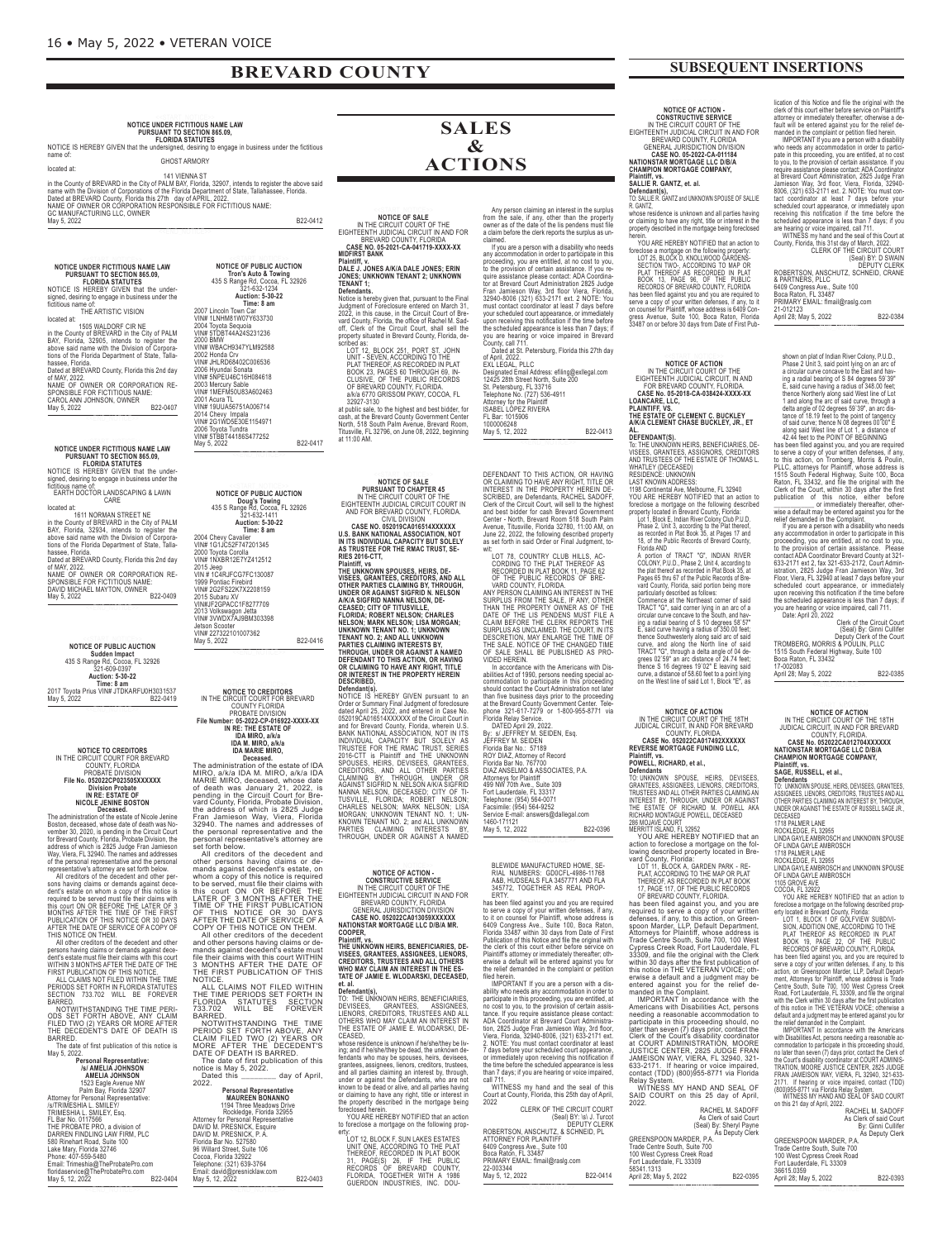**NOTICE TO CREDITORS<br>IN THE CIRCUIT COURT OF THE 18th**<br>JUDICIAL CIRCUIT IN AND FOR<br>BREVARD COUNTY, FLORIDA PROBATE DIVISION<br>FILE NUMBER: 05-2022-CP-022300-XXXX-XX<br>IN RE: The Estate of<br>PAMELA K. MULLINS A/K/A<br>PAMELA KAY COOK MULLINS,

**Decased**<br> **Checased**<br> **Checased**<br> **Checased**<br> **Checased**<br> **Checased**<br> **Checased**<br> **Checased**<br> **Checased**<br> **Checased**<br> **Checased**<br> **Checase Checase Amely in the addess of which is<br>
<b>Brobate Division, the addess of which is** 

persons having claims or demands against<br>decedent's estate on whom a copy of this<br>notice is required to be served must file their<br>claims with this Court ON OR BEFORE THE<br>LATER OF THREE (3) MONTHS AFTER<br>THE TIME OF THE FIRS

All other creditors of the decedent and<br>against decedent's estate must file their<br>claims with this court WITHIN THREE (3)<br>MONTHS AFTER THE DATE OF THE

FIRST PUBLICATION OF THIS NOTICE.<br>TIME PERIODS SET FORTH IN FLORIDA<br>TIME PERIODS SET FORTH IN FLORIDA<br>STATUTES SECTION 733.702 WILL BE<br>FOREVER BARRED.<br>NOTWITHSTANDING THE TIME PERI-<br>ODS SET FORTH ABOVE, ANY CLAIM<br>FILED TWO

The date of first publication of this Notice is April 28, 2022. Executed this 5th day of April, 2022. **GREGORY ALAN MULLINS**

**Personal Representative**<br>4615 Explorer Drive, Apt. 106<br>Melbourne, Florida 32904<br>Attorney for Personal Representative:<br>DALE A. DETTIMER, ESQ.<br>CRASNY AND DETTIMER<br>Florida Bar Number: 172988<br>304 S. Harbor City Boulevard, Sui

Melbourne, FL<br>(321) 723-5646 ddettmer@krasnydettmer.com<br>April 28; May 5, 2022

NOTICE OF SALE<br>IN THE CIRCUIT COURT OF THE<br>EIGHTEENTH JUDICIAL CIRCUIT IN AND<br>FOR BREVARD COUNTY, FLORIDA<br>CASE NO. 053020CA012608XXXXXX<br>WELLS FARGO BANK, N.A.

**Plaintiff, v.<br>ETHITH, v. 1988, STANTEES, GRANTEES, DE-VISEES, LIENORS, TRUSTEES, AND CREDITORS (DETAINS JAMES J. LONG, ARAIA<br>JAMES JERRY LONG A/K/A JAMES J. LONG, SR. A/K/A<br>JAMES JERRY LONG A/K/A JAMES J. LONG,<br>D. ONG, DE** 

Notice is hereby given that, pursuant to<br>the Final Judgment of Foreclosure entered<br>on April 18, 2022, in this cause, in the Cir-<br>cuit Court of Brevard County, Florida, the<br>office of Rachel M. Sadoff, Clerk of the<br>Circuit C

LOT 1, BLOCK 3, OAKWOOD, SEC-<br>TION A, ACCORDING TO THE PLAT<br>BOOK 16, AS RECORDED IN PLAT<br>BOOK 16, PAGE(S) 139, OF THE<br>PUBLIC RECORDS OF BREVARD<br>PUBLIC RECORDS OF BREVARD<br>COUNTY, FLORIDA, TOGETHER<br>HOME, ID# 7710, TITLE<br>#001

at public sale, to the highest and best bid-<br>der, for cash, at the Breward County Gov-<br>enrment Center North, 518 South Palm<br>Avenue, Brevard Room, Titusville, FL<br>32796, on May 25, 2022, beginning at<br>11:00 AM.<br>Any person cla

appearance, or immediately upon receiving this notification if the time before the<br>includication if the time before the stream of volume and county, call 711.<br>
Date at Scuring or voice impaired in Bre-<br>
Date at St. Petersb

NOTICE OF SALE<br>IN THE CIRCUIT COURT OF THE<br>EIGHTEENTH JUDICIAL CIRCUIT IN AND<br>FOR BREVARD COUNTY, FLORIDA<br>CASE NO. 2021-CA-057816<br>MARVEY SCHONBRUN, AS TRUSTEE,

Plaintiff, v.<br>C. a Florida CINDY LOU FINK,<br>SCOTT D. FINK and CINDY LOU FINK,<br>thusband and wife, and MV REALTY PBC,<br>the fuscion and wife in the limit, purspany,<br>Defendants.<br>Notice is hereby given that, purspant to a Sum-<br>ma

owner as of the date of the lis pendens, must file<br>a claim within 60 days affer the sale.<br>If you are a person with a disability who needs<br>any accommodation in order to participate in this<br>proceeding, you are entitled, at n

call 711.<br>HARVEY SCHONBRUN, Esquire<br>HARVEY SCHONBRUN, P. A.<br>1802 North Morgan Street<br>Tampa, Florida 33602-2328<br>Tampa, Florida 33602-2328<br>813/229-0664 phone<br>April 28; May 5, 2022<br>B22-0392

<<END\_NOTICE>>

**NOTICE OF ACTION -<br>CONSTRUCTIVE SERVICE<br>IN THE CIRCUIT COURT OF THE<br>EIGHTEENTH JUDICIAL CIRCUIT IN AND<br>FOR BREVARD COUNTY, FLORIDA<br>GENERAL JURISDICTION DIVISION<br>CASE NO. 053021CA057224XXXXX<br>FREEDOM MORTGAGE CORPORATION,** 

Plaintiff, vs.<br>UNKNOWN HEIRS, BENEFICIARIES, DE-<br>VISEES, GRANTEES, ASSIGNEES, LIENORS,<br>CREDITORS, TRUSTEES AND ALL OTHERS<br>WHO MAY CLAIM AN INTEREST IN THE ES-<br>TATE OF PATRICIA LYNN KOCH, et. al.

**Defendant(s),** TO: KELLY KOCH,

whose residence is unknown and all parties hav-ing or claiming to have any right, title or interest

in the property described in the mortgage being<br>foreclosed herein.<br>TO: THE UNKNOWN HEIRS, BENEFICIARIES,<br>DEVISIEES, CREDITORS, TRUSTEES ANDED.<br>LIENORS, CREDITORS, TRUSTEES AND ALL<br>THE ESTATE OF PATRICIA LYNN KOCH,<br>THE ESTA having or claiming to have any right, title or in-terest in the property described in the mortgage being foreclosed herein. YOU ARE HEREBY NOTIFIED that an action

to foreclose a mortgage on the following prop-<br>to from: CoCORDING CONTEMENT (For the MAP OR DIVISION), ACCORDING TO THE MAP ON PLAT THEREOF, AS RECORDED IN<br>PLAT THEREOF, AS RECORDED IN<br>PLAT TOOK 20, PAGE(S) 141, OF THE MAP

ability who needs any accommodation in order to<br>participate in this proceeding, you are entitled, at<br>no cost to you, to the provision of certain assis-<br>tance. If you require assistance please contact:<br>ADA Coordinator at Br Viera, Florida, 32940-8006, (321) 633-2171 ext.<br>2. NOTE: You must contact coordinator at least<br>7 days before your scheduled court appearance,<br>or immediately upon receiving this notification in<br>the time before the scheduled

WITNESS my hand and the seal of this County, Florida, this 24th day of March, 2022<br>CLERK OF THE CIRCUIT COURT<br>(Seal) BY: J. Turcoft<br>PEP (Seal) BY: J. Turcoft<br>ROBERTSON, ANSCHUTZ, SCHNEID, CRANE<br>& PARTNERS, PLI.C<br>Borg Raton 21-121069 April 28; May 5, 2022 B22-0383 NOTICE OF PUBLIC SALE<br>public auction pursuant to F.S.715.109:<br>public auction pursuant to F.S.715.109:<br>1970 DELO VIN# GATELT/3A09723WE<br>Last Known Tenants: Anthony Mondshour<br>Last Known Tenants: Gene Rizzo & Melissa Best<br>Last

Sale to be held at: 1100 Estates Lane Melbourne, FL 32934 (Brevard County) (321) 329-5320 April 28; May 5, 2022 B22-0394 <<END\_NOTICE>>

**NOTICE OF FORECLOSURE SALE<br>
INTERCATION TO CHAPTER 45<br>
IN THE CIRCUIT COURT OF THE<br>
EIGHTEENTH JUDICIAL CIRCUIT IN AND<br>
FOR BREVARD COUNTY, FLORIDA<br>
ASE NO.: 052019CA045482XXXXX<br>
HSBC BANK USA, N.A., AS INDENTURE<br>
TRUSTEE** 

NOTICE IS HEREBY GIVEN that sale will<br>be made pursuant to an Order or Final Judgment. Final Judgment was awarded<br>of S2019CA045482XXXXXX, of the Circuit<br>Count of the EIGHTEENTH Judicial Circuit<br>Count of the EIGHTEENTH Judic

NOTICE OF FORECLOSURE SALE<br>IN THE CIRCUIT COURT OF THE 18TH<br>JUDICIAL CIRCUIT, IN AND FOR BREVARD<br>COUNTY, FLORIDA<br>CASE NO: 2019-CA-048391<br>CASE NO: 2019-CA-048391<br>BAYVIEW LOAN SERVICING, LLC.,

Plaintiff, vs.<br>JEFFREY EXLINE; EVELYN SANCHEZ; JP-<br>MORGAN CHASE BANK, NATIONAL ASSO-<br>CAUTON; BREVARD COUNTY CLERK OF<br>COURT; UNKNOWN TENANT #1 AND UN-<br>Defendants.<br>DOTICE IS HEREBY GIVEN pursuant to Final<br>NOTICE IS HEREBY GI

Judgment of Mortgage Foreclosure entered on<br>the 33th day of April 2022, in Case No. 2019-CA-<br>048391, of the Circuit Court of the 18TH Judicial<br>Circuit in and for Brevard County, Florida<br>wherein BAYVIEW LOAN SERVICING, LLC,

The Clerk of this Court shall sell to the highest<br>and best bidder at, 11:00 AM on the 25th day of<br>May 2022, BREVARD COUNTY GOVERNMENT<br>CENTER-NORTH, 518 SOUTH PALM AVENUE,<br>BREVARD ROOM, TITUSVILLE, FL 32796 for<br>BREVARD ROOM fore the scheduled appearance is less than 7 days; if you are hearing or voice impaired, call 711. Dated this 22nd day of April 2022. By: DAVID B. ADAMIAN, Esq.

| By: DAVID B. ADAMIAN, Esg.            |          |
|---------------------------------------|----------|
| Bar Number: 1025291                   |          |
| DELUCA LAW GROUP. PLLC                |          |
| ATTORNEY FOR THE PLAINTIFF            |          |
| 2101 NE 26th Street                   |          |
| FORT LAUDERDALE. FL 33305             |          |
| DESIGNATED PRIMARY E-MAIL FOR SERVICE |          |
| PURSUANT TO FLA. R. JUD. ADMIN 2.516  |          |
| service@delucalawgroup.com            |          |
| 19-03373-F                            |          |
| April 28; May 5, 2022                 | B22-0381 |

<<END\_NOTICE>>

PARTIES MAY CLAIM AN INTEREST AS SPOUSES, HEIRS, DEVISEES, GRANTEES, OR OTHER CLAIMANTS are

The Clerk of the Court, Rachel M. Sad-<br>The Clerk of the Court, Rachel M. Sad-<br>off will sell to the highest bidder for cash<br>North, 518 South Palm Avenue, Brevard<br>Room, Titusville, FL 32796 on May 18,<br>2022 at 11:00:00 AM EST

plus from the sale, if any, other than the property owner as of the date of the lis pendens must file a claim before the clerk

reports the surplus as unclaimed.<br>
IMPORTANT AMERICANS WITH DIS-<br>
ABILITIES ACT: If you are a person with a<br>
disability who needs any accommodation<br>
in order to participate in this proceeding,<br>
you are entitled, at no cost 2825 Judge Fran Jamieson Way, 3rd floor,<br>Viera, Florida, 32940-8006, (321) 633-<br>2171 ext. 2. NOTE: You must contact co-<br>ordinator at least 7 days before your<br>scheduled court appearance, or immedi-<br>ately upon receiving this

Suite 200<br>Delray Beach, FL 33445 Telephone: 561-392-6391<br>Facsimile: 561-392-6965<br>By: JENNIFER TRAVIESO, Esq.<br>FBN: 0641065<br>Primary E-Mail: ServiceMail@aldridgepite.com<br>1221-3974B<br>April 28; May 5, 2022<br>April 28; May 5, 2022

**NOTICE OF ACTION<br>
IN THE CIRCUIT COURT OF THE 18TH<br>
JUDICIAL CIRCUIT JUDICIAL CIRCUIT, IN<br>
AND FOR BREVARD COUNTY, FLORIDA<br>
CIVIL DIVISION<br>
CASE NO.: 05-2019-CA-034549-XXXX-XX<br>
FREEDOM MORTGAGE COPORATION<br>
DUAINTIFF, vs.<br>** 

TO: UNKNOWN SPOUSE OF ELIzABETH CULBREATH A/K/A ELIzABETH A. CULBREATH

Last Known Address: 2785 RESTON ST.#102,<br>MELBOURNE, FL 32935<br>Current Residence: UNKNOWN<br>Current Residence: UNKNOWN<br>YOU ARE NOTIFIED that an action for<br>Foreclosure of Mortgage on the following

described property: "<br>LOT 5, BLOCK 44, LAKE WASH-<br>INGTON TOWNHOMES, ACCORD-<br>ING TO THE PLAT THEREOF, AS<br>RECORDED IN PLAT BOOK 56,

PAGES 40 THROUGH 44, INCLU-<br>SIVE, OF THE PUBLIC RECORDS<br>OF BREVARD COUNTY, FLORIDA.<br>nas been filled against you and you are re-<br>equired to serve a copy of your written de-<br>fenses, if any, to it, on MILLER, GEORGE SERVEN<br>BN

RACHELL M. SADOFF<br>
As Clerk of the Circuit Court<br>
(Seal) By: Vicki L. Beach<br>
As Deputy Clerk<br>
As Deputy Clerk<br>
2200 W. Commercial Blvd, Suite 103<br>
Ft. Lauderdale, FL 33309<br>
April 28; May 5, 2022<br>
2022<br>
B22-0382

<<END\_NOTICE>>

**NOTICE TO CREDITORS<br>IN THE CIRCUIT COURT OF THE<br>EIGHTEENTH JUDICIAL CIRCUIT IN AND FOR<br>BREVARD COUNTY, FLORIDA** 

Case No.: 05-2022-CP-017675<br>
IN RE: THE ESTATE OF<br>
IN RE: THE ESTATE OF<br>
CHRISTINA ETTA CLEARY a/k/a CHRISTINA<br>
E. CLEARY a/k/a CHRISTINA CLEARY,<br>
The administration of the Estate of CHRISTINA<br>
THE administration of the Es

tate on whom a copy of this notice is required to be<br>served must file their claims with this Court ON OR<br>BEFORE THE LATER OF 3 MONTHS AFTER THE<br>TIME OF THE FIRST PUBLICATION OF THIS NO-<br>TICE OR 30 DAYS AFTER THE DATE OF SE

persons having claims or demands against Dece-<br>dent's Estate must file their claims with this Court<br>WITHIN 3 MONTHS AFTER THE DATE OF THE<br>FIRST PUBLICATION OF THIS NOTICE.<br>DERIODS SET FORTH IN FLORIDA STATUTES<br>SECTION 733.

HRNRY R. DUNPHY<br>
157 Gravel Pike<br>
Greene Lane, PA 18054<br>
2006 Personal Representative<br>
ANNE J. McPHEE, Esq.<br>
GANON J. STUDENBERG, P.A.<br>
119 Palmetto Ave, Melbourne FL 32901<br>
119 Palmetto Ave, Melbourne FL 32901<br>
116 Palmet

<<END\_NOTICE>>

sons having claims or demands against the estate of<br>the decedent other than those for whom provision for<br>full payment was made in the Order of Summary Ad-<br>ministration must file their claims with this court.<br>WITHIN THE TIM

**Person Giving Notice:**<br> **BARTT CHARLES KELLERMANN**<br>
3939 Ocean Drive<br>
Vero Beach, Florida 32963<br>
Attorney for Person Giving Notice<br>
CHARLES H. SANFORD<br>
CHARLES H. SANFORD

3003 Cardinal Drive, Suite B<br>Vero Beach, FL 32963<br>Telephone: (772) 492-1695<br>E-Mail: charleshsanfordlaw@comcast.net<br>Secondary E-Mail: captcharlz@aol.com<br>Secondary E-Mail: captcharlz@aol.com<br>May 5, 12, 2022

Avenue, Suite 100, Boca Raton, Florida 33487 on or<br>Before June 13th, 2022/(30 days from Date of First<br>Publication of this Notice) and file the original with the<br>derk of this court either before service on Palanith's at-<br>ch

CLERK OF THE CIRCUIT COURT<br>(Seal) BY: Cheri Elway<br>ROBERTSON, ANSCHUTZ, SCHNEID, CRANE<br>& PARTNERS, PLLC<br>6409 Congress Ave., Suite 100<br>Boca Raton, FL 33487<br>PRIMARY EMAIL: filmail@raslg.com<br>20-064587<br>May 5, 12, 2022<br>May 5, 12

Attorney Florida Bar Number: 702821

ing described property as set forth in said Final<br>duagramet of Foreclosure:<br>THE EAST 1/2 OF TRACT 2330 OF UNSUR-<br>VEYED TOWNSHIP 31 SOUTH, RANGE 37<br>FELLSMERE FARMS COMPANY SUBDIVI-<br>FELLSMERE FARMS COMPANY SUBDIVI-<br>FELLSMERE

voice impaired.<br>Dated this 27 day of April, 2022.<br>ALBERTELLI LAW

eService: servealaw@albertellilaw.com By: /s/ JUSTIN RITCHIE, Esq. Florida Bar #106621 19-023260 May 5, 12, 2022 N22-0075 <<END\_NOTICE>>

P. O. Box 23028 Tampa, FL 33623 Tel: (813) 221-4743 Fax: (813) 221-9171

### **INDIAN RIVER COUNTY**

**NOTICE TO CREDITORS (Summary Administration)** IN THE CIRCUIT COURT FOR INDIAN RIVER COUNTY, FLORIDA PROBATE DIVISION **File No. 2022CP000518 IN RE: ESTATE OF AUGUST CHARLES KELLERMAN**

**Deceased.**<br>TO ALL PERSONS HAVING CLAIMS OR DE-<br>MANDS AGAINST THE ABOVE ESTATE: You are hereby notified that an Order of Summary Administration has been entered in the esseaped, Fiel Nucleon Tate of AUGUST CHARLES KELLERMAN, Circuit Court for INDIAN RIVER County, Florida, Probate Division, the address

Name Bartt Charles Kellermann Address 3939 Ocean Drive, Apt. 404B Vero Beach, FL 32963 ALL INTERESTED PERSONS ARE NOTIFIED THAT: All creditors of the estate of the decedent and per-

**NOTICE OF ACTION -<br>CONSTRUCTIVE SERVICE<br>INT THE CIRCUIT COURT OF THE<br>NINETEENTH JUDICIAL CIRCUIT IN AND<br>FOR INDIAN RIVER COUNTY, FLORIDA<br>CALEBRAL JURISDICTION DIVISION<br>CALEBER HOME LOANS, INC.,<br>CALIBER HOME LOANS, INC.,** 

**Plaintiff, vs. JEFFREY MCCORMICK FORSMAN A/K/A JEFFREY M. FORSMAN, et. al.**

**Defendant(s),<br>T**O: JEFFREY MCCORMICK FORSMAN A/K/A JEF-<br>FREY M. FORSMAN, and UNKNOWN SPOUSE OF<br>JEFFREY MCCORMICK FORSMAN A/K/A JEFFREY<br>M. FORSMAN,

whose last known addresses are 216 16TH AVE<br>VERO BEACH, FL 32962, and 4010 OAK HAMMOCK<br>LN, FORT PIERCE, FL 34981, and all parties having<br>or claiming to have any right, title or interest in the<br>property described in the mor

has been filed against you and you are required to serve a copy of your written defenses, if any, to it on counsel for Plaintiff, whose address is 6409 Congress

## **NOTICE OF SALE<br>
<b>PURSUANT TO CHAPTER 45**<br>
IN THE CIRCUIT COURT OF THE<br>
NINETEENTH JUDICIAL CIRCUIT IN AND<br>
FOR INDIAN RIVER COUNTY, FLORIDA

CIVIL ACTION<br>CASE NO.: 31-2020-CA-000145<br>BANK OF NEW YORK MELLON TRUST<br>COMPANY, N.A. AS TRUSTEE FOR<br>MORTGAGE ASSETS MANAGEMENT SERIES

**I TRUST, Plaintiff, vs. THE UNKNOWN HEIRS, DEVISEES,** GRANTEES, ASSIGNEES, LIENORS,<br>CREDITORS, TRUSTEES, OR OTHER<br>CLAIMANTS CLAIMING BY, THROUGH,<br>UNDER, OR AGAINST JOHN C. WEYGANDT<br>AIKIA JACK CURTIS, DECEASED, et al,<br>JACK CURTIS, DECEASED, et al,

**Defendants).**<br>**Defendants (SCCC)**<br>**CONDITION CONSTANTS (SCCCC)**<br>**ROTICE IS HEREBY GIVEN Pursuant to a Amened**<br>Final Judgment of Foreclosure dated April 12, 2022,<br>Circuit Court of the Nineteenth Judicial Circuit in<br>and for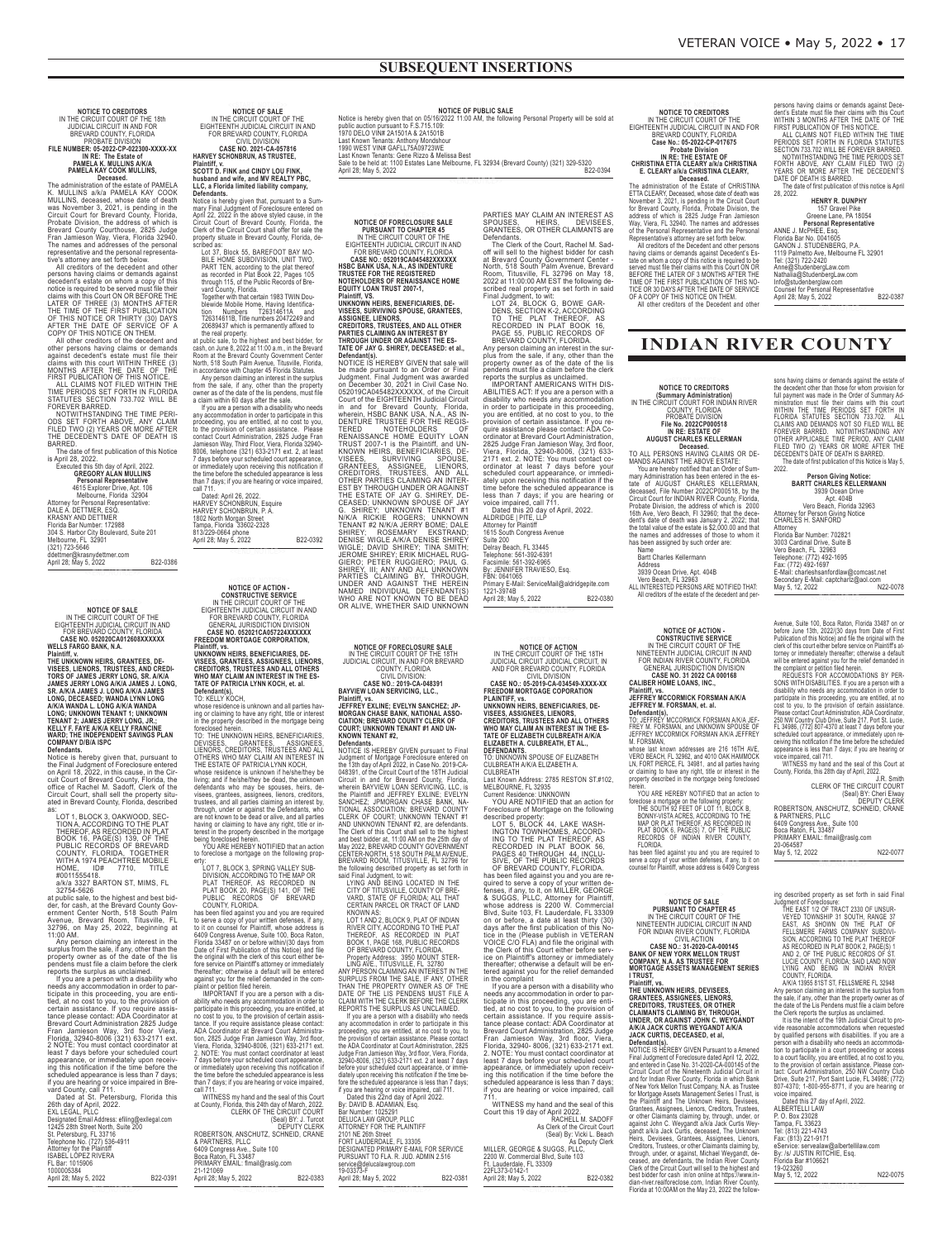## **INDIAN RIVER COUNTY**

# **NOTICE OF ACTION -<br>
IN THE CIRCUIT COURT OF THE<br>
IN INTEREMENT JUDICIAL CIRCUIT IN AND<br>
FOR INDIAN RIVER COUNTY, FLORIDA<br>
GREAL JURISDICTION DIVISION<br>
CASE NO. 31 2022 CA 000200<br>
BANK OF NEW YORK MELLON TRUST<br>
COMPANY, N.**

I TRUST,<br>Plaintiff, vs.<br>The Unknown Heirs, Beneficiaries, De-<br>Creditors, Trustees and All Others<br>Creditors, Trustees and All Others<br>Who May Clain An Interest in The Es-<br>Tate of Marybelle Hawes, Deceased, **et. al. Defendant(s),**

TO: THE UNIXNOWIN HERB, BENEFICIARIES, DE-<br>VISEES, GRANTEES, ASSIGNEES, LIENORS,<br>CREDITORS, TRUSTEES AND ALL OTHERS WHO<br>MARY CLAIM AN INTEREST IN THE ESTATE OF<br>MARYBELLE HAWES, DECEASED,<br>MARYBELLE HAWES, DECEASED,<br>DRAMYBEL

LOT 4, BLOCK 12, VERO LAKES ESTATES<br>THEREOF, RECORDING TO THE PLAT<br>THEREOF, RECORDING TO THE PLAT<br>INDIAN RIVER COUNTY, FLORIDA<br>INDIAN RIVER COUNTY, FLORIDA<br>In the speed of MOMARY (SUPER Server a copy of your written defens

**AMENDED NOTICE OF ACTION<br>IN THE CIRCUIT COURT OF THE<br>NINETEENTH JUDICIAL CIRCUIT IN AND<br>FOR INDIAN RIVER COUNTY, FLORIDA CASE NO. 31-2021-CA-000624 SPACE COAST CREDIT UNION,**

a State Chartered Credit Union,<br>Plaintiff, vs.<br>UNKNOWN HEIRS, DEVISEES, GRANTEES,<br>ASSIGNEES OR OTHER PERSONS<br>CLAIMING BY, THROUGH, UNDER OR<br>AGAINST DONALD J. TARLOV, et al.,

**Defendants.** UNKNOWN HEIRS, DE-<br>
Northe Defendants, UNKNOWN HEIRS, DE-<br>
VISEES, GRANTEES, ASSIGNEES OR OTHER<br>
TO the Defendants, UNKNOWN HEIRS, ASSIGNEES OR OTHER<br>
PIERSONS CLAIMING BY, THROUGH, UNDER<br>
PIERSONS CLAIMING B

jou avan ke ou gen pou-ou parèt nan tribunal, ou ime-diatman ke ou resevwa avis sa-a ou si lè ke ou gen pou-ou alé nan tribunal-la mwens ke 7 jou; Si ou pa ka tandé ou palé byen, rélé 711. Dated on April 28th, 2022.

| Dated on April 28th, 2022.         |                     |
|------------------------------------|---------------------|
|                                    | J.R. Smith          |
| Clerk of Circuit Court             |                     |
|                                    | (Seal) By: J. Sears |
|                                    | As Deputy Clerk     |
| WINDERWEEDLE, HAINES, WARD & WOOD- |                     |
| MAN. P.A.                          |                     |
| P.O. Box 880                       |                     |
| Winter Park, FL 32790-0880         |                     |
| Ph#: (407) 425-4246                |                     |
| May 5, 12, 2022                    | N22-0079            |

<<END\_NOTICE>>

lief demanded in the complaint or petition filed<br>herein.<br>Momentalism (and the complaint or petition filed<br>momental and accommodation in order to particle<br>pate in this proceeding, you are entitled, at no cost<br>occulate this

bezwen asistans ou aparêy pou ou ka patisipé nam<br>prosedu sa-a, ou gen dwa san ou pa bezwen péyé<br>anyen pou ou jwen on seri de èd. Tanpri kontakté<br>Lisa Jaramillo, Co-ordinator ADA, 250 NW Country<br>CiVID Dirve, suite 217, Por

avis sa-a ou si lè ke ou gen pou-ou alé nan tribu-nal-la mwens ke 7 jou; Si ou pa ka tandé ou palé byen, rélé 711. WITNESS my hand and the seal of this Court at County, Florida, this 2nd day of May, 2022

J.R. Smith<br>J.R. Smith (Seal) BY: Andrea L. Finley<br>(Seal) BY: Andrea L. Finley<br>DEPUTY CLERK<br>ATTORNEY FOR PLAINTIFF<br>Boca Raton, FL 33487<br>Boca Raton, FL 33487<br>PRIMARY EMAIL: flmail@raslg.com<br>21-145382<br>DRIMARY EMAIL: flmail@ra

**NOTICE OF FORECLOSURE SALE**<br>IN THE CIRCUIT COURT OF THE 19TH<br>JUDICIAL CIRCUIT, IN AND FOR<br>INDIAN RIVER COUNTY, FLORIDA<br>CIVIL DIVISION

**CASE NO. 2021 CA 000794 BANKUNITED N.A,**

Plaintiff, vs.<br>SUZANNE CARDOSO; UNKNOWN SPOUSE<br>OF SUZANNE CARDOSO; UNKNOWN<br>PERSON(S) IN POSSESSION OF THE<br>SUBJECT PROPERTY,

**Defendants**<br> **Definition**<br> **OCCUTE IS HEREBY GIVEN pursuant to a Final Judgment of Foreclosure filed April 13, 2022 and<br>
entered in Case No. 2021 CA 000794, in the Cir-<br>
cuit Court of the 19th Judicial Circuit in and for<br>** 

Any person claiming an interest in the surplus from the sale, if any, other than the property owner as of the date of the lis pendens must file a claim before the Clerk reports the surplus as

unclaimed.<br>
Clearing Clearing Clearing Clearing Clearing Clearing Clearing Clearing and a person with a disability who needs any accommodation in order to participate in this proceed-<br>
modation in order to participate in t

ou bezwen nenpôt akomodasyon pou ou ka<br>patisipe nan pwosè sa-a, ou gen dwa, san ou pa<br>gen pou-ou peye anyen, pou yo ba-ou yon seri<br>de asistans. Tanpri kontakte Administrasyon Tri-<br>bunal-la, 250 NW Country Club Drive, Suite fikasyon-an si ke li mwens ke 7 jou; si ou soud ouswa bèbè, rele 711. Dated this 2nd day of May 2022. ERIC M. KNOPP, Esq. Bar. No.: 709921 KAHANE & ASSOCIATES, P.A. 8201 Peters Road, Suite 3000 Plantation, Florida 33324 Telephone: (954) 382-3486 Telefacsimile: (954) 382-5380 Designated service email: notice@kahaneandassociates.com 21-00559

May 5, 12, 2022 N22-0076 <<END\_NOTICE>>

## **NOTICE OF FORECLOSURE SALE**

IN THE CIRCUIT COURT OF THE<br>NINETEENTH JUDICIAL CIRCUIT OF<br>FLORIDA IN AND FOR INDIAN RIVER<br>GENERAL JURISDICTION DIVISION<br>CASE NO. 2019 CA 000981<br>AMERIHOME MORTGAGE COMPANY, LLC, **Plaintiff, vs. DUSTIN P. ROSKE A/K/A DUSTIN ROSKE, et**

## **al., Defendants.**

NOTICE IS HEREBY GIVEN pursuant to a Summary Final Judgment of Foreclosure entered February 25, 2022 in Civil Case No. 2019 CA 000981<br>Of the Circuit Court of the NINETEENTH Judicial Circuit in and for Indian River Countly,

**NOTICE OF SALE<br>
PURSUANT TO CHAPTER 45<br>
IN THE CIRCUIT COURT OF THE<br>
NINETEENTH JUDICIAL CIRCUIT IN AND FOR<br>
INDIAN RIVER COUNTY, FLORIDA<br>
CIVIL ACTION<br>
CIVIL ACTION** 

**CASE NO.: 312021CA000576XXXXXX PATCH OF LAND LLC #201500001,**

Plaintiff, vs.<br>
Plaintiff, vs.<br>
841 JAMAICA, LLC, A FLORIDA LIMITED LI-<br>
8HLITY COMPANY, et al.,<br>
Defendants).<br>
DOTICE IS HEREBY GIVEN Pursuant to a Final<br>
Judgment of Foreclosure dated March 31, 2022,<br>
and<br>
20221CA000576X Clerk of the Court, will sell to the highest and<br>best bidder for cash in/on http://www.indian-<br>inverrealforeclose.com/in accordance with chap-<br>ter 45 Florida Statutes, Indian River County,<br>Forida at 10:00 AM on the 16th da

FLORIDA<br>
APN #: 31-28-13-00003-1460-00013/0<br>
PROPERTY ADDRESS: 841 JAMAICA AV-<br>
ENUE, SEBASTIAN, FL 32958<br>
Any person claiming an interest in the surplus<br>
from the sale, if any, other than the property<br>
from the sale, if a

herein.<br>
"See Americans with Disabilities Act\*"<br>
If you are a person with a disability who in eeds<br>
any accommodation in order to participate in this<br>
proceeding, you are entitled, at no cost to you,<br>
to the provision of c

than 7 days; if you are hearing or voice impaired,<br>call 711.<br>
Si usted es una persona discapacitada que<br>
necesita alguna adquetación para poder participara<br>
de este procedimiento o evento; usted tiene<br>
derecho, sin costo a Largo, FL 33779 Telephone: (727) 538-4160 Facsimile: (727) 240-4972 Email 1: damian@dwaldmanlaw.com Email 2: david@dwaldmanlaw.com E-Service: service@dwaldmanlaw.com

Attorneys for Plaintiff<br>April 28; May 5, 2022 N22-0069

**SUBSEQUENT INSERTIONS**

recorded in plat book 2, pages 1 & 2, St.<br>
Lucie County, Florida, State of Florida said<br>
land lying, now lying and being in Indian<br>
River County, Florida.<br>
Altan Papy, other than the property owner as of<br>
the sale, if any,

ROBYN KATZ, Esq. MCCALLA RAYMER LEIBERT PIERCE, LLC Attorney for Plaintiff<br>110 SE 6th Street, Suite 2400<br>Phone: (407) 674-1850<br>Fax: (321) 248-0420<br>Fax: (321) 248-0420<br>Email: MRService@mccalla.com<br>Tia. Bar No.: 0146803<br>70-01139-3 April 28; May 5, 2022 N22-0070

**NOTICE OF FORECLOSURE SALE** IN THE CIRCUIT COURT FOR THE<br>INNETEENTH JUDICIAL CIRCUIT IN AND FOR<br>INDIAN RIVER COUNTY, FLORIDA<br>CIRCUIT CIVIL DIVISION<br>CASE NO.: 2021 CA 000100<br>MATRIX FINANCIAL SERVICES CORPORATION

<<END\_NOTICE>>

### **Plaintiff, vs. FRANK JAMES MCKNIGHT; et al.,**

**Defendants**<br> **Defendantsion**<br> **OF SCALC IS HEREBY GIVEN THAT, pursuant to Plaintiff's Final Judgment of Foreclosure encered on April 1, 2022 in the above-captioned with Charaction, the Glerk of Court, Jeffrey R. Smith, wi** 

YOU ARE A PERSON WITH A DISABILITY<br>YOU ARE A PERSON WITH A DISABILITY<br>ORDER TO PARTICIPATE IN THIS PROCEDING. YOU ARE ENTITLED, AT NO<br>COST TO YOU, TO THE FROVISION OF<br>CORTAIN ASSISTANCE. PLEASE CONTACT TO YOU, TO THE PROVI

Florida Bar # 91444 6267 Old Water Oak Road, Suite 203 Tallahassee, FL 32312 (850) 422-2520 (telephone) (850) 422-2567 (facsimile) attorney@padgettlawgroup.com Attorney for Plaintiff 20-025699-1

April 28; May 5, 2022 N22-0071 **NOTICE TO CREDITORS**<br>
(Single Personal Representative)<br>
1911 HE CIRCUUT COURT OF THE<br>
1911 HUDICIAL CIRCUIT IN AND FOR<br>
1911 HUDICIAL CIRCUIT IN AND FOR<br>
1912 HAME TOWNTV, FLORIDA<br> **Probable Division**<br> **Probable Division** persons having claims or demands against Dece-dent's Estate, including unmatured, contingent or

### **SALES & ACTIONS**

**NOTICE OF ACTION<br>IN THE CIRCUIT COURT OF THE 19TH<br>JUDICIAL CIRCUIT, IN AND FOR INDIAN<br>RIVER COUNTY, FLORIDA** CIVIL DIVISION: **CASE NO.: 312021CA000845 METROPOLITAN LIFE INSURANCE**

COMPANY,<br>Plaintiff, vs.<br>UNKNOWN HEIRS, BENEFICIARIES, DE-<br>VISEES, ASSIGNEES, LIENORS,<br>CREDITORS, TRUSTEES AND ALL OTHERS<br>WHO MAY CLAIM INTEREST IN THE ESTATE<br>WARCUM; et. al.<br>MARCUM; et. al.

Defendants.<br>The Maximus HEIRS, BENEFICIARIES,<br>DEVISEES, ASSIGNEES, LIENORS,<br>CREDITORS, TRUSTEES AND ALL OTH-<br>CREDITORS, TRUSTEES AND ALL OTHES<br>ESTATE OF TODD MARCUM A/K/A TODD<br>C. MARCUM<br>C. MARCUM<br>AD YERO BEACH, FL 32960<br>AD

an action to foreclose Mortgage covering<br>the following real and personal property<br>described as follows, to-wit:<br>THE SOUTH 40 FEET OF LOT 2<br>AND LOT 3, BLOCK 4, BEL-<br>PORTE PARK, ACCORDING TO<br>RECORDED IN PLAT BOOK 5<br>RECORDED

**NOTICE OF FORECLOSURE SALE**<br>INTERE CIRCUIT COURT OF THE<br>NINETEENTH JUDICIAL CIRCUIT IN AND<br>FOR INDIAN RIVER COUNTY, FLORIDA<br>CASE NO. 2018 CA 000414<br>REVERSE MORTGAGE SOLUTIONS, INC.,

Plaintiff, vs.<br>UNKNOWN SUCCESSOR TRUSTEE OF THE<br>ABRAHAM RUDOLPH AND ANITA RUDOLPH<br>JOINT REVOCABLE TRUST AGREEMENT<br>DATED NOVEMBER 10, 2006, et al.

**Defendants).**<br>
Defendants (SHEREBY GIVEN pursuant to a<br>
NOTICE IS HEREBY GIVEN pursuant to a<br>
21, 2019, and the fired in 2018 CA 000414<br>
Of the Circuit Court of the NINETEENTH<br>
Undicial Circuit in and for Indian River<br>
Co

Jeffrey R. Smith as the Clerk of the Circuit Court will sell to the highest and best bid-der for cash at www.indian-river.realfore-close.com, at 10:00 AM, on May 16, 2022,

required to file a copy of your written de-<br>fenses, if any, to it on Orlando Deluca,<br>Deluca Law Group, PLLC, 2101 NE 26th<br>Street, Fort Luaderdale, FL 33305 and<br>file the original with the Clerk of the<br>above-styled Court on

Court on the 20th day of April, 2022. J.R. Smith CLERK OF THE CIRCUIT COURT

As Clerk of the Court (Seal) BY: Patty Hinton Deputy Clerk

DELUCA LAW GROUP, PLLC<br>2101 NE 26th Street<br>Fort Lauderdale, FL 33305<br>21-04870-1<br>April 28; May 5, 2022 <<END\_NOTICE>>

the following described property as set<br>forthin said Final Judgment, to wit:<br>LOTS 24 AND 25, BLOCK 441, SE-<br>BASTIAN HIGHLANDS, UNIT 17, AC-<br>CORDING TO THE PLAT THEREOF,<br>AS RECORDED IN PLAT CONTS 8,<br>ARE 46, PUBLIC RECORDS O

<<END\_NOTICE>>

## **MARTIN COUNTY**

unliquidated claims, must file their claims with<br>this Court WITHIN 3 MONTHS AFTER THE<br>DATE OF THE FIRST PUBLICATION OF THIS<br>NOTICE.<br>PERIODS SET FORTH IN §733.702 OF THE<br>PLORIDA PROBATE CODE WILL BE FOREVER<br>FLORIDA PROBATE

BARRED.<br>
NOTWITHSTANDING THE TIME PERIODS<br>
SET FORTH ABOVE, ANY CLAIM FILED TWO<br>
(2) YEARS OR MORE AFTER THE DECE-<br>
DENT'S DATE OF DEATH IS BARRED.<br>
The date of the first publication of this Notice<br>
is May 5, 2022.<br> **CO-Pe** 

15170 S.W. Myrtle Drive<br>
Indiantown, FL 34956<br>
HEATHER FRANCES LAMB<br>
5781 S.E. Pine Drive<br>
Stuart, FL 34997<br>
Attorney for Co-Personal Representatives:<br>
ADAM S. GUMSON<br>
JUPITER LAW CENTER<br>
RiverPlace Professional Center<br>
10

<<END\_NOTICE>>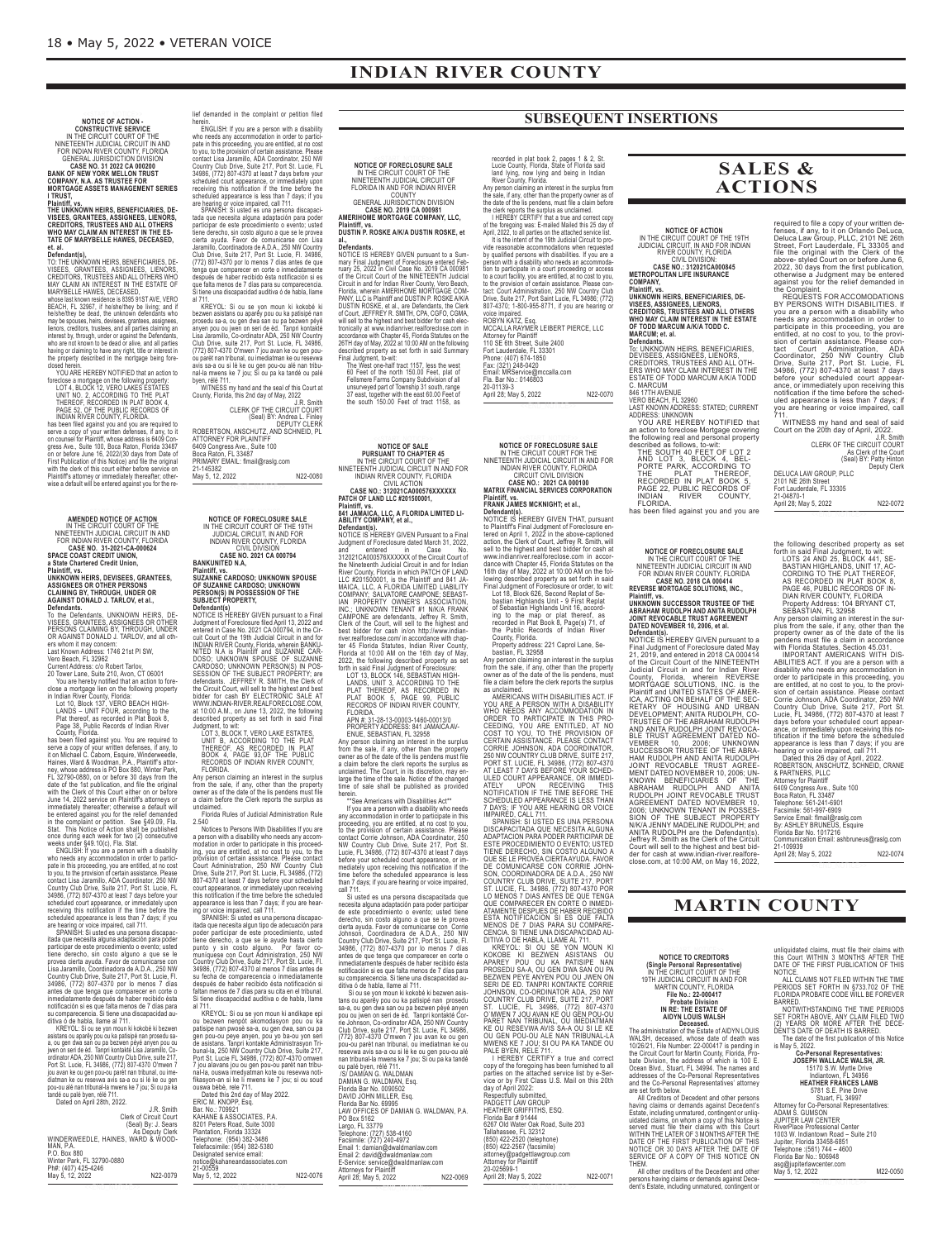### **MARTIN COUNTY**

### **SUBSEQUENT INSERTIONS**

## **SALES & ACTIONS**

NOTICE OF ACTION<br>IN THE CIRCUIT COURT OF THE<br>NINETEENTH JUDICIAL CIRCUIT IN AND FOR<br>MARTIN COUNTY, FLORIDA<br>Case No.: 2022-134 CA<br>SUSTAINABLE L&S LLC, a Florida Limited

**Liability Company, Plaintiff, vs.**

**YCELA SANTAMARIA and ISABEL CORZO,<br>Defendants.**<br>TO: YCELA SANTAMARIA<br>MAMI, FLORIDO 33138<br>MAMI, FLORIDO 33138<br>ISABEL CORZO<br>G65 NE 83RD TERRACE<br>WAMI, FLORIDA 33138<br>WOU ARE NOTIFIED that an action to<br>quiet title on the follo

TO THE PLAT THEREOF AS<br>RECORDED IN PLAT BOOK 2, PAGE<br>105, OF THE PUBLIC RECORDS OF<br>MARTIN COUNTY, FLORIDA.

has been filed against you and that you are required to serve a copy of your written de-fenses, if any, to it on The Law Office of C.W.

NOTICE OF ACTION<br>IN THE CIRCUIT COURT OF THE<br>NINETEENTH JUDICIAL CIRCUIT IN AND FOR<br>CIVIL ACTION<br>CASE NO.: 43-2021-CA-001263<br>BANK OF AMERICA, N.A.,

**Plaintiff, vs. TONI MACDONALD, et al, Defendant(s).**

To: ROBERT C. ERNST AKA ROBERT ERNST

Last Known Address: 3990 SW GREENWOOD WAY, APT A PALM CITY, FL 34990 Current Address: Unknown YOU ARE NOTIFIED that an action to

foreclose a mortgage on the following<br>property in Martin County, Florida:<br>CORURT, A CONDOMINIUM, AC-<br>CORDING TO THE DECLARATION<br>OF CORDOMINIUM RECORDED IN<br>OR BOOK 628, PAGE 658, AND ALL<br>EXHIBIT AND AMENDMENTS<br>FRING THEREOF

clerk of court and to serve a copy within<br>30 days after the first publication of the

NOTICE OF ACTION<br>
CONSTRUCTIVE SERVICE<br>
IN THE CIRCUIT COURT OF THE<br>
INNETENTH JUDICIAL CIRCUIT IN AND FOR<br>
SAINT LUCIE COUNTY, FLORIDA<br>
CENERAL JURISDICTION DIVISION<br>
CASE NORTGAGE FUNDING LLC,<br>
REVERSE MORTGAGE FUNDING L

Plaintiff, vs.<br>THE UNKNOWN HEIRS, BENEFICIARIES, DE-<br>VISEES, GRANTEES, ASSIGNEES, LIENORS,<br>CREDITORS, TRUSTEES AND ALL OTHERS<br>WHO MAY CLAIM AN INTEREST IN THE ES-<br>TATE OF ROLF P. SEEBACHER, DECEASED,

**et. al.<br>Defendant(s),**<br>TO: BARBARA S. SEEBACHER,<br>whose residence is unknown and all parties hav-

ing or claiming to have any right, title or interest<br>in the property described in the mortgage being<br>foreclosed herein.<br>TO: THE UNKNOWN HEIRS, BENEFICIARIES,<br>DEVISEES, GREDITORS, TRUSTEES AND ALL<br>LIENORS, CREDITORS, TRUSTE

whose residence is unknown if helshelthey be living<br>ing; and if he/shelthey be dead, the unknown de-<br>fendants who may be spouses, heirs, devisees,<br>grantees, assigness, lience, creditors, trustees,<br>and all parties claiming

YOU ARE HEREBY NOTIFIED that an action to foreclose a mortgage on the following property: LOT 29, BLOCK 62, EAGLE'S RETREAT

Wickersham, Jr., P.A., Plaintiff's attorney, at<br>2720 Park Street, Suite 205, Jacksonville,<br>Florida, 32205, Phone Number: (904) 389-<br>Florida, 32205, Phone Number: (904) 389-<br>days of the first date of publication of this<br>day

DATED this 7th day of April, 2022. CAROLYN TIMMANN

Clerk of the Circuit Court<br>(Seal) By: J. Ward<br>2720 Park Street, Suite 205<br>2720 Park Street, Suite 205<br>Jacksonville, Florida, 32205<br>Phone Number: (904) 389-6202<br>April 14, 21, 28; May 5, 2022 M22-0043

<<END\_NOTICE>>

Notice of Action, on Albertelli Law, Plain-<br>tiff's attomey, whose address is P.O. Box<br>23028, Tampa, FL 33623; 813-221-4743;<br>otherwise, a default will be entered against<br>plaint or petition.<br>The relition.<br>The relition and th

Act<br>
If you are a person with a disability who<br>
needs any accommodation in order to par-<br>
ticipate in this proceeding, you are enti-<br>
tied, at no cost to you, to the provision of<br>
corder in Court Administration - Suite<br>
21

P.O. Box 23028 Tampa, FL 33623 21-007155

April 28; May 5, 2022 M22-0049 <<END\_NOTICE>>

## **ST. LUCIE COUNTY**

AT SAVANNA CLUB PHASE 2, ACCORD-<br>ING TO THE PLAT THEREOF,<br>RECORDED IN PLAT BOOK 43, PAGE 21,<br>PUBLIC RECORDS OF ST. LUCIE<br>COUNTY, FLORIDA.

has been filed against you and you are required<br>to sever a copy of your written defenses, if any<br>to it on counsel for Plaintiff, whose address is<br>6409 Congress Avenue, Suite 100, Boca Raton,<br>Friedda 33487 on or before 5/31

| May 5, 12, 2022                                   | U22-0234                                      |
|---------------------------------------------------|-----------------------------------------------|
| 22-004574                                         |                                               |
| PRIMARY EMAIL: flmail@raslg.com                   |                                               |
| Boca Raton, FL 33487                              |                                               |
| 6409 Congress Ave., Suite 100                     |                                               |
| & PARTNERS, PLLC                                  |                                               |
| ROBERTSON, ANSCHUTZ, SCHNEID, CRANE               |                                               |
|                                                   |                                               |
|                                                   | (Seal) BY: A. Jennings<br><b>DEPUTY CLERK</b> |
|                                                   |                                               |
| <b>CLERK OF THE CIRCUIT COURT</b>                 |                                               |
|                                                   | MICHÉLLE R. MILLER                            |
| at County, Florida, this 22nd day of April, 2022. |                                               |
| WITNESS my hand and the seal of this Court        |                                               |

**TRUSTEE'S NOTICE OF FORECLOSURE<br>
MONJUDICIAL PROCEEDING TO<br>
FORECLOSE CLAIM OF LIEN BY TRUSTEE<br>
CONTRACT NO.: 0402-46A-504839<br>
FEACH CLUB PROPERTY OWNERS'<br>
FILE NO.: 21-020947<br>
FILE NO.: 21-020947<br>
ASSOCIATION, INC., A FL** 

**ALTON KATES, JR.**

Obligor(s)<br>TO: Alton Kates, Jr.<br>95 OSBORNE HILL ROAD<br>Fishkill, NY 12524-2509<br>YOU ARE NOTIFIED that a TRUSTEE'S NON-JU-<br>DICIAL PROCEEDING to enforce a Lien has been<br>instituted on the following Timeshare Ownership In-<br>scribe

Unit Week 46, in Unit O402, an Annual Unit<br>Week in Vistan's Beach Club Condominium,<br>pursuant to the Declaration of Condominium,<br>Pursuant to the Declaration of Condominium,<br> $Page 2213$ , Public Records Book 0649,<br>County, Flori

VALERIE N. EDGECOMBE BROWN, Esq.<br>CYNTHIA DAVID, Esq.<br>SHAWN L. TAYLOR, Esq.<br>as Trustee pursuant to Fla. Stat. §721.82<br>P. O. Box 165028<br>Columbus, OH 43216-5028<br>Telepopier: 614-220-5613<br>May 5, 12, 2022<br>May 5, 12, 2022

<<END\_NOTICE>>

NOTICE UNDER FICTITIOUS NAME LAW<br>
PURSUANT TO SECTION 865.09,<br>
NOTICE IS FLORIDA STATUTES.<br>
HEREBY GIVEN that the under-<br>
signed, desiring to engage in business under the<br>
ALL BRIGHT WINDOW SERVICES<br>
flocidious name of:<br>
l

<<END\_NOTICE>>

**TRUSTEE'S NOTICE OF FORECLOSURE<br>NONJUDIPROCEEDING TO<br>FORECLOSE CLAIM OF LIEN BY TRUSTEE<br>CONTRACT NO.: 0508-20A-503896<br>CONTRACT NO.: 0508-20A-503896<br>BEACH CLUB PROPERTY OWNERS'<br>ASSOCIATION, INC., A FLORIDA<br>CORPORATION,** 

Lienholder, vs.<br>
EDMIN D. BRYAN; JEANNIE A. BRYAN<br>
Diligor(s)<br>
TO: Edwin D. Bryan<br>
12930 MARY ANN BEACH RD<br>
12930 MARY ANN BEACH RD<br>
Fairhope, AL 36552<br>
Fairhope, AL 36552<br>
Fairhope, AL 36552<br>
Pairnope, AL 36552<br>
Pairnope,

| of Sale is issued.                        |          |
|-------------------------------------------|----------|
| MICHAEL E. CARLETON, Esq.                 |          |
| VALERIE N. EDGECOMBE BROWN. Esg.          |          |
| CYNTHIA DAVID, Esq.                       |          |
| SHAWN L. TAYLOR. Esg.                     |          |
| as Trustee pursuant to Fla. Stat. §721.82 |          |
| P. O. Box 165028                          |          |
| Columbus, OH 43216-5028                   |          |
| Telephone: 407-404-5266                   |          |
| Telecopier: 614-220-5613                  |          |
| May 5, 12, 2022                           | U22-0237 |

<<END\_NOTICE>>

TRUSTEE'S NOTICE OF FORECLOSURE<br>NONJUDICIAL PROCEEDING TO<br>FORECLOSE CLAIM OF LIEN BY TRUSTEE<br>CONTRACT NO. 0505-244-503380<br>CONTRACT NO. 0505-244-503380<br>BEACH CLUB PROPERTY OWNERS'<br>ASSOCIATION, INC., A FLORIDA<br>CORPORATION,

**Lienholder, vs. BETTY D. ARNOLD**

**Obligor(s)**<br>TO: Betty D. Arnold<br>210-19122 122ND AVE<br>Pittmeadows, British Columbia V3Y 2N7<br>Canada

YOU ARE NOTIFIED that a TRUSTEE'S NON-JUDICIAL PROCEEDING to en-force a Lien has been instituted on the following Timeshare Ownership Interest at Vistana's Beach Club Condominium

described as:<br>
Unit Week 24, in Unit 0505, an An-<br>
unit Week in Vistana's Beach<br>
club Condominium, pursuant to<br>
club Condominium, pursuant to<br>
the Declaration of Condominium as<br>
recorded in Official Records Book<br>
of 61. Lu as Trustee pursuant to Fla. Stat. §721.82<br>P. O. Box 165028<br>Columbus, OH 43216-5028<br>Telepohore: 407-404-5266<br>Telecopier: 614-220-5613<br>May 5, 12, 2022<br>May 5, 12, 2022

<<END\_NOTICE>>

**TRUSTEE'S NOTICE OF FORECLOSURE<br>NONJUDIPROCEEDING TO<br>FORECLOSE CLAIM OF LIEN BY TRUSTEE<br>CONTRACT NO.: 0206-18A-509195<br>CONTRACT NO.: 0206-18A-509195<br>BEACH CLUB PROPERTY OWNERS'<br>ASSOCIATION, INC., A FLORIDA<br>CORPORATION, Lienholder, vs. MYRON JOYCE; LAWRENCE JOYCE; AN-DREA ELIZABETH BARNES Obligor(s)** TO: Myron Joyce 2043 HWY 70 Kingston Springs, TN 37082 Lawrence Joyce 2043 HWY 70 Kingston Springs, TN 37082 Andrea Elizabeth Barnes 808 Roosevelt Avenue Cuyahoga Falls, OH 44221 YOU ARE NOTIFIED that a TRUSTEE'S NON-JUDICIAL PROCEEDING to enforce a Lien has been instituted on the following Timeshare Ownership Interest

at Vistana's Beach Club Condominium<br>
Unit Week 18, in Unit 0206, an<br>
Unit Week 18, in Unit 0206, an<br>
Annual Unit Week 18, in Unit 0206, an<br>
Annual Unit Week 18, in Vistana's<br>
Beach Club Condominium, pur-<br>
suant to the Decl

| Certificate of Sale is issued.            |          |
|-------------------------------------------|----------|
| MICHAEL E. CARLETON, Esq.                 |          |
| VALERIE N. EDGECOMBE BROWN, Esq.          |          |
| CYNTHIA DAVID, Esq.                       |          |
| SHAWN L. TAYLOR, Esq.                     |          |
| as Trustee pursuant to Fla. Stat. §721.82 |          |
| P. O. Box 165028                          |          |
| Columbus, OH 43216-5028                   |          |
| Telephone: 407-404-5266                   |          |
| Telecopier: 614-220-5613                  |          |
| May 5, 12, 2022                           | U22-0236 |
|                                           |          |

<<END\_NOTICE>>

VETERAN VOICE • May 5, 2022 • 19

has been filed against you and you are required<br>to seve a copy of your written defenses, if any<br>to it on counsel for Plaintiff, whose address is<br>6409 Congress Ave., Suite 100, Boca Raton,<br>Froida 33487 on or before 6/10/202

WITNESS my hand and the seal of this Courty,<br>at County, Florida, this 2nd day of May, 2022.<br>MICHELLE R. MILLER,<br>CLERK AND COMPTROLLER<br>CLERK OF THE CIRCUIT COURT<br>(Seal) BY: Mary K. Fee<br>ROBERTSON, ANSCHUTZ, & SCHNEID, PL<br>ATT

21-092381<br>May 5, 12, 2022 U22-0247 <<END\_NOTICE>>

WITHIN 3 MONTHS AFTER THE DATE OF THE<br>FIRST PUBLICATION OF THIS NOTICE.<br>- ALL CLAIMS NOT FILED WITHIN THE TIME<br>PERIODS SET FORTH IN FLORIDA STATUTES<br>SECTION 733.702 WILL BE FOREVER<br>BARRED.

NOTWITHSTANDING THE TIME PERI-<br>ODS SET FORTH ABOVE, ANY CLAIM<br>FILED TWO (2) YEARS OR MORE AFTER<br>THE DECEDENT'S DATE OF DEATH IS<br>BARRED.

The date of first publication of this notice is May 5, 2022. **Personal Representative: MARICHAN AMOS**

Attorney<br>Florida Bar Number: 702821<br>3003 Cardinal Drive, Suite B<br>Vero Beach, FL 32963<br>Fax: (772) 492-1697<br>Fax: (772) 492-1697<br>E-Mail: charleshsanfordlaw@comcast.net<br>Secondary E-Mail: captchariz@aol.com<br>May 5, 12, 2022

<<END\_NOTICE>>

NOTICE OF FORECLOSURE SALE

NOTICE OF FORECLOSURE SALE<br>IN THE CIRCUIT COURT OF THE<br>NINETEENTH JUDICIAL CIRCUIT IN AND FOR<br>SAINT LUCIE COUNTY, FLORIDA<br>SAINT LUCIE COUNTY, FLORIDA<br>BANK OF NEW YORK MELLON TRUST<br>COMPANY, N.A. AS TRUSTEE FOR<br>NIES I TRUST,

**DARLINE COLE, et al.**<br> **Defendant(s).**<br> **Defendant(s)**. **(C**)<br>
Judgment of Foreclosure dated January 25, 2022,<br>
Judgment of Foreclosure dated January 25, 2022<br>
and entered in 2020CA000145 of the Circuit Court<br>
of the N

Property Address: 5603 HICKORY DR,<br>Any person claiming an interest in the surplus<br>Any person claiming an interest in the surplus<br>from the sale, if any, other than the property<br>owner as of the date of the lis pendens must f

TIES ACT. If you are a person with a disability<br>who needs any accommodation in order to part-<br>ticipate in this proceeding, you are entitled, at no<br>cost to you, to the provision of certain assistance.<br>Please contact Corrie

call 711. Dated this 2 day of May, 2022. ROBERTSON, ANSCHUTZ, SCHNEID, CRANE & PARTNERS, PLLC Attorney for Plaintiff 6409 Congress Ave., Suite 100 Boca Raton, FL 33487 Telephone: 561-241-6901 Facsimile: 561-997-6909

.................<br>cation Email: ashbruneus@raslg.com 19-406971 May 5, 12, 2022 U22-0232 <<END\_NOTICE>>

Service Email: flmail@raslg.com By: \S\ ASHLEY BRUNEUS, Esquire Florida Bar No. 1017216

**Plaintiff, vs.**

5111 Feather Creek Drive Ft. Pierce, Florida 34951 Attorney for Personal Representative: CHARLES H. SANFORD

NOTICE OF ACTION<br>
CONSTRUCTIVE SERVICE<br>
IN THE CIRCUIT COURT OF THE<br>
INNETENTH JUDICIAL CIRCUIT IN AND FOR<br>
SAINT LUCIE COUNTY, FLORIDA<br>
CENERAL JURISDICTION DIVISION<br>
CASE NORTGAGE FUNDING LLC,<br>
REVERSE MORTGAGE FUNDING L **Plaintiff, vs. ROBERT J. SHAYDIK A/K/A ROBERT**

**ST. LUCIE COUNTY**

**SHAYDIK, et. al.**<br>Defendant(s), C. H. al. CO. THE UNKNOWN HEIRS, BENEFICIARIES, TO CHANTEES, THE UNKNOWN HEIRS, THUSTEES AND ALL<br>LIENORS, CREDITORS, TRUSTEES AND ALL<br>CITHERS WHO MAY CLAIM AN INTEREST IN<br>THE ESTATE OF ROBE the property described in the mortgage being foreclosed herein. YOU ARE HEREBY NOTIFIED that an action

to foreclose a mortgage on the following property: LOT 22, BLOCK 1577 OF PORT ST. LUCIE

SECTION THIRTY, ACCORDING TO THE PLAT THEREOF AS RECORDED IN PLAT BOOK 14, PAGE(S) 10, 10A, THROUGH 10I, OF THE PUBLIC RECORDS OF ST. LUCIE COUNTY, FLORIDA.

**NOTICE TO CREDITORS**<br>
IN THE CIRCUIT COURT FOR ST. LUCIE<br>
COUNTY, FLORIDA<br>
PROBATE DIVISION<br>
FIGURE PROBATE DIVISION<br>
FIGURE PROBATE DIVISION<br>
IN RE: ESTATE OF<br>
IDNIA A. MARSH, II<br>
The administration of the estate of JOHN

**NOTICE OF ACTION<br>IN THE CIRCUIT COURT OF THE<br>ST. ULTUDICIAL CIRCUIT IN AND FOR<br>ST. LUCIE COUNTY, FLORIDA<br>CIVIL ACTION<br>COME TO SANGE NO. 156-2021-CA-001568<br>TOWD POINT MORTGAGE TRUST 2016-2,<br>JUS. BANK NATIONAL ASSOCIATION A** 

To:<br>The UNKNOWN HEIRS, DEVISEES, GRANTEES,<br>ASSIGNEES, CREDITORS,<br>TRUSTEES, OR OTHER CLAMMATS CLAMMING<br>BY, THROUGH, UNDER, OR AGAINST, MAR-<br>Last Known Address: Unknown<br>Last Known Address: Unknown<br>Last Known Address: Unknown

file written defenses with the clerk of court and to<br>serve a copy within 30 days after the first publica-<br>tion of the Notice of Action, on Albertelli Law, Plain-<br>tiff's attorney, whose address is P.O. Box 23023<br>Tampa, FL 3

If you are a person with a disability who needs any<br>accommodation in order to participate in this proceed-<br>ing, you are entitled, at no cost to you, to the provision<br>of certain assistance. Please contact Corrie Johnson,<br>AD

7 days before your scheduled court appearance, or im-<br>mediately upon receiving this notification if the time be-<br>fore the scheduled appearance is less than 7 days; if<br>you are hearing or voice impaired, call 711.<br>WITNESS my

ALBERTELLI LAW P.O. Box 23028 Tampa, FL 33623 20-003917 May 5, 12, 2022 U22-0233

<<END\_NOTICE>>

Michelle R. Miller Clerk of the Circuit Court (Seal) By: A. Jennings Deputy Clerk